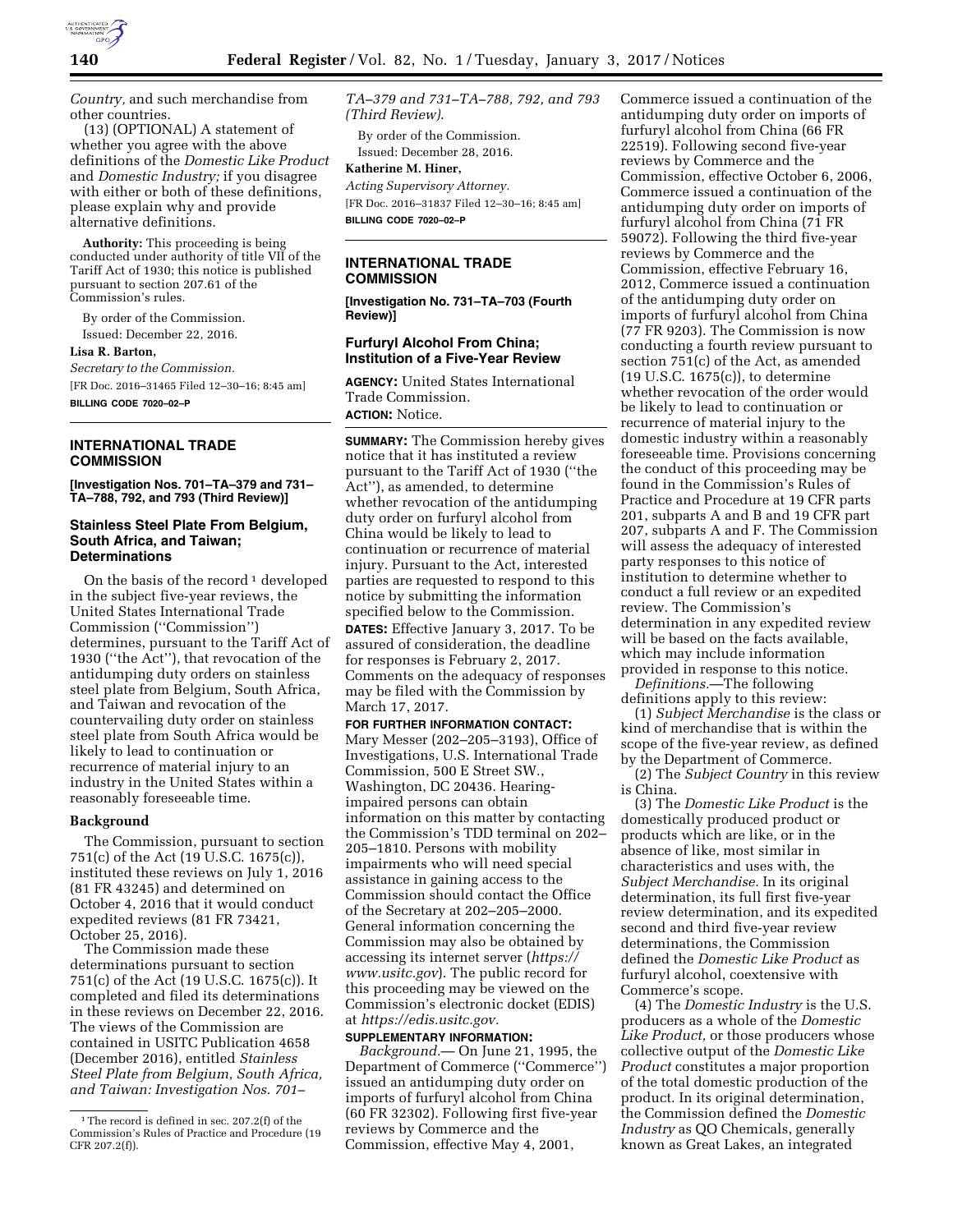producer of furfuryl alcohol. In its full first five-year review determination, the Commission defined the *Domestic Industry* as all producers of furfuryl alcohol, namely, Penn Chemicals, Ferro Industries, and Great Lakes. In its expedited second and third review determinations, the Commission defined a single *Domestic Industry*  consisting of the sole domestic producer of furfuryl alcohol, Penn Chemicals (including its successor firm, Penn A Kem LLC).

(5) An *Importer* is any person or firm engaged, either directly or through a parent company or subsidiary, in importing the *Subject Merchandise* into the United States from a foreign manufacturer or through its selling agent.

*Participation in the proceeding and public service list.*—Persons, including industrial users of the *Subject Merchandise* and, if the merchandise is sold at the retail level, representative consumer organizations, wishing to participate in the proceeding as parties must file an entry of appearance with the Secretary to the Commission, as provided in section 201.11(b)(4) of the Commission's rules, no later than 21 days after publication of this notice in the **Federal Register**. The Secretary will maintain a public service list containing the names and addresses of all persons, or their representatives, who are parties to the proceeding.

Former Commission employees who are seeking to appear in Commission five-year reviews are advised that they may appear in a review even if they participated personally and substantially in the corresponding underlying original investigation or an earlier review of the same underlying investigation. The Commission's designated agency ethics official has advised that a five-year review is not the same particular matter as the underlying original investigation, and a five-year review is not the same particular matter as an earlier review of the same underlying investigation for purposes of 18 U.S.C. 207, the post employment statute for Federal employees, and Commission rule 201.15(b) (19 CFR 201.15(b)), 79 FR 3246 (Jan. 17, 2014), 73 FR 24609 (May 5, 2008). Consequently, former employees are not required to seek Commission approval to appear in a review under Commission rule 19 CFR 201.15, even if the corresponding underlying original investigation or an earlier review of the same underlying investigation was pending when they were Commission employees. For further ethics advice on this matter, contact Carol McCue

Verratti, Deputy Agency Ethics Official, at 202–205–3088.

*Limited disclosure of business proprietary information (BPI) under an administrative protective order (APO) and APO service list.*—Pursuant to section 207.7(a) of the Commission's rules, the Secretary will make BPI submitted in this proceeding available to authorized applicants under the APO issued in the proceeding, provided that the application is made no later than 21 days after publication of this notice in the **Federal Register**. Authorized applicants must represent interested parties, as defined in 19 U.S.C. 1677(9), who are parties to the proceeding. A separate service list will be maintained by the Secretary for those parties authorized to receive BPI under the APO.

*Certification.*—Pursuant to section 207.3 of the Commission's rules, any person submitting information to the Commission in connection with this proceeding must certify that the information is accurate and complete to the best of the submitter's knowledge. In making the certification, the submitter will acknowledge that information submitted in response to this request for information and throughout this proceeding or other proceeding may be disclosed to and used: (i) by the Commission, its employees and Offices, and contract personnel (a) for developing or maintaining the records of this or a related proceeding, or (b) in internal investigations, audits, reviews, and evaluations relating to the programs, personnel, and operations of the Commission including under 5 U.S.C. Appendix 3; or (ii) by U.S. government employees and contract personnel, solely for cybersecurity purposes. All contract personnel will sign appropriate nondisclosure agreements.

*Written submissions.*—Pursuant to section 207.61 of the Commission's rules, each interested party response to this notice must provide the information specified below. The deadline for filing such responses is February 2, 2017. Pursuant to section 207.62(b) of the Commission's rules, eligible parties (as specified in Commission rule 207.62(b)(1)) may also file comments concerning the adequacy of responses to the notice of institution and whether the Commission should conduct an expedited or full review. The deadline for filing such comments is March 17, 2017. All written submissions must conform with the provisions of section 201.8 of the Commission's rules; any submissions that contain BPI must also conform with the requirements of sections 201.6, 207.3, and 207.7 of the

Commission's rules. The Commission's Handbook on E-Filing, available on the Commission's Web site at *[https://](https://edis.usitc.gov)  [edis.usitc.gov,](https://edis.usitc.gov)* elaborates upon the Commission's rules with respect to electronic filing. Also, in accordance with sections 201.16(c) and 207.3 of the Commission's rules, each document filed by a party to the proceeding must be served on all other parties to the proceeding (as identified by either the public or APO service list as appropriate), and a certificate of service must accompany the document (if you are not a party to the proceeding you do not need to serve your response).

No response to this request for information is required if a currently valid Office of Management and Budget (OMB) number is not displayed; the OMB number is 3117 0016/USITC No. 16–5–376, expiration date June 30, 2017. Public reporting burden for the request is estimated to average 15 hours per response. Please send comments regarding the accuracy of this burden estimate to the Office of Investigations, U.S. International Trade Commission, 500 E Street SW., Washington, DC 20436.

*Inability to provide requested information.*—Pursuant to section 207.61(c) of the Commission's rules, any interested party that cannot furnish the information requested by this notice in the requested form and manner shall notify the Commission at the earliest possible time, provide a full explanation of why it cannot provide the requested information, and indicate alternative forms in which it can provide equivalent information. If an interested party does not provide this notification (or the Commission finds the explanation provided in the notification inadequate) and fails to provide a complete response to this notice, the Commission may take an adverse inference against the party pursuant to section 776(b) of the Act (19 U.S.C. 1677e(b)) in making its determination in the review.

INFORMATION TO BE PROVIDED IN RESPONSE TO THIS NOTICE OF INSTITUTION: As used below, the term ''firm'' includes any related firms.

(1) The name and address of your firm or entity (including World Wide Web address) and name, telephone number, fax number, and Email address of the certifying official.

(2) A statement indicating whether your firm/entity is an interested party under 19 U.S.C. 1677(9) and if so, how, including whether your firm/entity is a U.S. producer of the *Domestic Like Product,* a U.S. union or worker group, a U.S. importer of the *Subject Merchandise*, a foreign producer or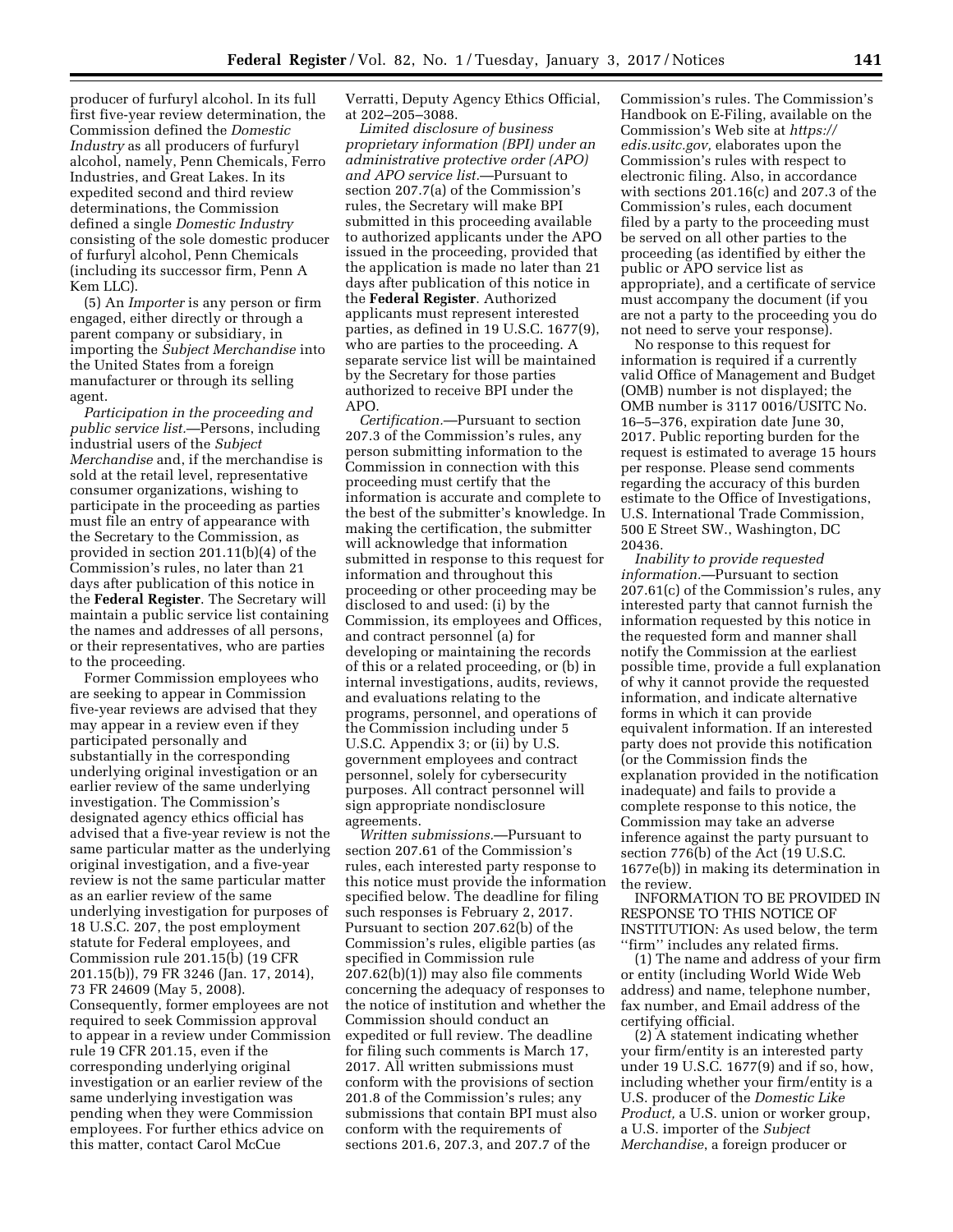exporter of the *Subject Merchandise,* a U.S. or foreign trade or business association (a majority of whose members are interested parties under the statute), or another interested party (including an explanation). If you are a union/worker group or trade/business association, identify the firms in which your workers are employed or which are members of your association.

(3) A statement indicating whether your firm/entity is willing to participate in this proceeding by providing information requested by the Commission.

(4) A statement of the likely effects of the revocation of the antidumping duty order on the *Domestic Industry* in general and/or your firm/entity specifically. In your response, please discuss the various factors specified in section 752(a) of the Act (19 U.S.C. 1675a(a)) including the likely volume of subject imports, likely price effects of subject imports, and likely impact of imports of *Subject Merchandise* on the *Domestic Industry.* 

(5) A list of all known and currently operating U.S. producers of the *Domestic Like Product.* Identify any known related parties and the nature of the relationship as defined in section 771(4)(B) of the Act (19 U.S.C. 1677(4)(B)).

(6) A list of all known and currently operating U.S. importers of the *Subject Merchandise* and producers of the *Subject Merchandise* in the *Subject Country* that currently export or have exported *Subject Merchandise* to the United States or other countries after 2010.

(7) A list of 3–5 leading purchasers in the U.S. market for the *Domestic Like Product* and the *Subject Merchandise*  (including street address, World Wide Web address, and the name, telephone number, fax number, and Email address of a responsible official at each firm).

(8) A list of known sources of information on national or regional prices for the *Domestic Like Product* or the *Subject Merchandise* in the U.S. or other markets.

(9) If you are a U.S. producer of the *Domestic Like Product,* provide the following information on your firm's operations on that product during calendar year 2016, except as noted (report quantity data in pounds and value data in U.S. dollars, f.o.b. plant). If you are a union/worker group or trade/business association, provide the information, on an aggregate basis, for the firms in which your workers are employed/which are members of your association.

(a) Production (quantity) and, if known, an estimate of the percentage of total U.S. production of the *Domestic Like Product* accounted for by your firm's(s') production;

(b) Capacity (quantity) of your firm to produce the *Domestic Like Product* (that is, the level of production that your establishment(s) could reasonably have expected to attain during the year, assuming normal operating conditions (using equipment and machinery in place and ready to operate), normal operating levels (hours per week/weeks per year), time for downtime, maintenance, repair, and cleanup, and a typical or representative product mix);

(c) the quantity and value of U.S. commercial shipments of the *Domestic Like Product* produced in your U.S. plant(s);

(d) the quantity and value of U.S. internal consumption/company transfers of the *Domestic Like Product*  produced in your U.S. plant(s); and

(e) the value of (i) net sales, (ii) cost of goods sold (COGS), (iii) gross profit, (iv) selling, general and administrative (SG&A) expenses, and (v) operating income of the *Domestic Like Product*  produced in your U.S. plant(s) (include both U.S. and export commercial sales, internal consumption, and company transfers) for your most recently completed fiscal year (identify the date on which your fiscal year ends).

(10) If you are a U.S. importer or a trade/business association of U.S. importers of the *Subject Merchandise*  from the *Subject Country,* provide the following information on your firm's(s') operations on that product during calendar year 2016 (report quantity data in pounds and value data in U.S. dollars). If you are a trade/business association, provide the information, on an aggregate basis, for the firms which are members of your association.

(a) The quantity and value (landed, duty-paid but not including antidumping duties) of U.S. imports and, if known, an estimate of the percentage of total U.S. imports of *Subject Merchandise* from the *Subject Country* accounted for by your firm's(s') imports;

(b) the quantity and value (f.o.b. U.S. port, including antidumping duties) of U.S. commercial shipments of *Subject Merchandise* imported from the *Subject Country;* and

(c) the quantity and value (f.o.b. U.S. port, including antidumping duties) of U.S. internal consumption/company transfers of *Subject Merchandise*  imported from the *Subject Country.* 

(11) If you are a producer, an exporter, or a trade/business association of producers or exporters of the *Subject Merchandise* in the *Subject Country,*  provide the following information on

your firm's(s') operations on that product during calendar year 2016 (report quantity data in pounds and value data in U.S. dollars, landed and duty-paid at the U.S. port but not including antidumping duties). If you are a trade/business association, provide the information, on an aggregate basis, for the firms which are members of your association.

(a) Production (quantity) and, if known, an estimate of the percentage of total production of *Subject Merchandise*  in the *Subject Country* accounted for by your firm's(s') production;

(b) Capacity (quantity) of your firm(s) to produce the *Subject Merchandise* in the *Subject Country* (that is, the level of production that your establishment(s) could reasonably have expected to attain during the year, assuming normal operating conditions (using equipment and machinery in place and ready to operate), normal operating levels (hours per week/weeks per year), time for downtime, maintenance, repair, and cleanup, and a typical or representative product mix); and

(c) the quantity and value of your firm's(s') exports to the United States of *Subject Merchandise* and, if known, an estimate of the percentage of total exports to the United States of *Subject Merchandise* from the *Subject Country*  accounted for by your firm's(s') exports.

(12) Identify significant changes, if any, in the supply and demand conditions or business cycle for the *Domestic Like Product* that have occurred in the United States or in the market for the *Subject Merchandise* in the *Subject Country* after 2010, and significant changes, if any, that are likely to occur within a reasonably foreseeable time. Supply conditions to consider include technology; production methods; development efforts; ability to increase production (including the shift of production facilities used for other products and the use, cost, or availability of major inputs into production); and factors related to the ability to shift supply among different national markets (including barriers to importation in foreign markets or changes in market demand abroad). Demand conditions to consider include end uses and applications; the existence and availability of substitute products; and the level of competition among the *Domestic Like Product*  produced in the United States, *Subject Merchandise* produced in the *Subject Country,* and such merchandise from other countries.

(13) (OPTIONAL) A statement of whether you agree with the above definitions of the *Domestic Like Product*  and *Domestic Industry;* if you disagree